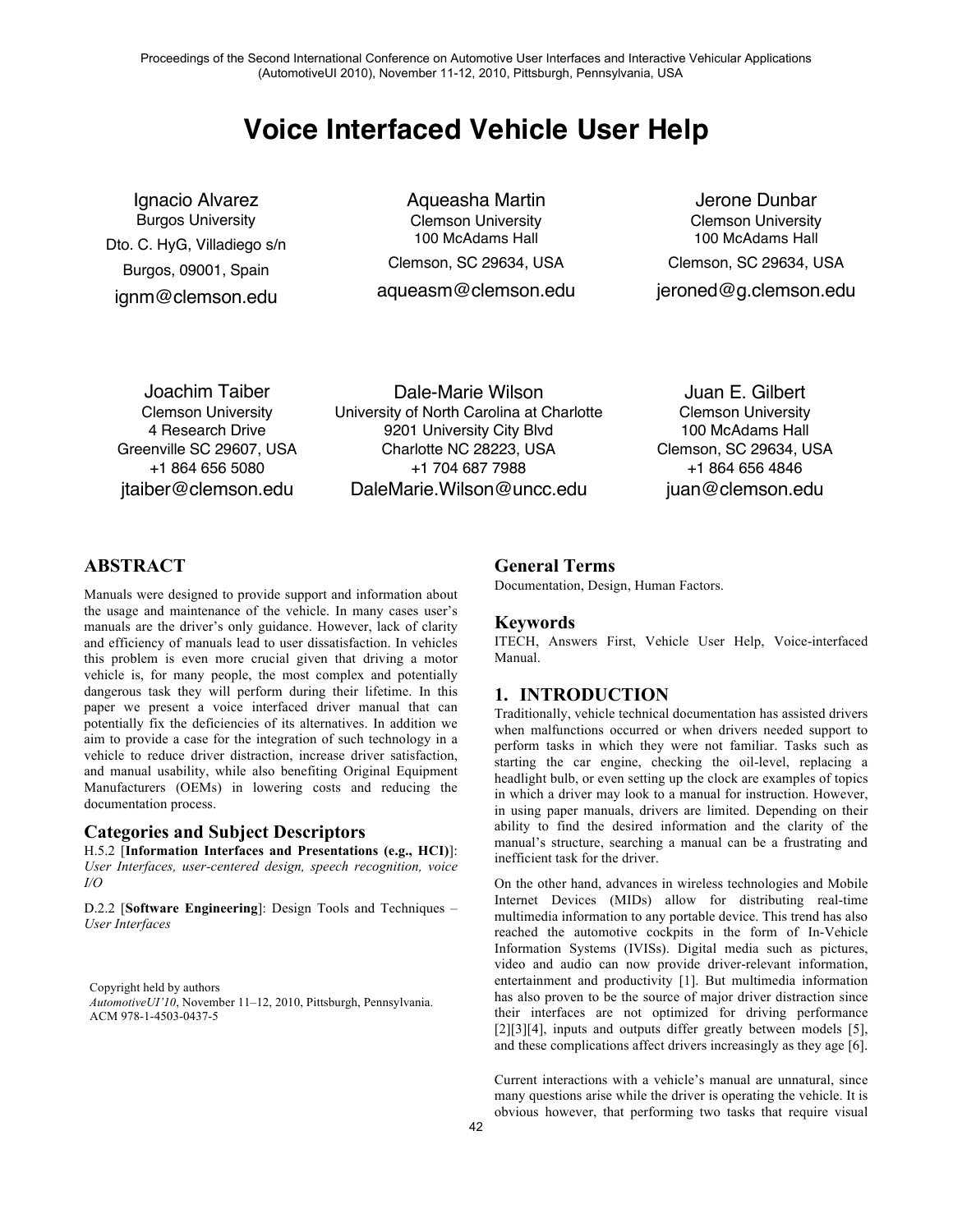attention in a moving vehicle is not only distracting, but also dangerous [7][8]. The vehicle, therefore, needs to be parked while consulting the manual because conventional printed automotive documentation is focused more on the vehicle than on the driver. The printed design is in obvious conflict with the user's primary goal, which is to drive, rather than to learn how to drive. This is a problem that was addressed in the late 1980s [9], but that has not been resolved.

A driver wants the ability to understand and solve problems when they occur and is willing to be educated in more efficient ways of driving and using vehicle functions. However, currently the driving process has to be interrupted to request information from the printed manual, which in some cases cannot be found at a hands reach, but in the trunk space or some other compartment of the vehicle. This discrepancy is believed to generate extreme dissatisfaction [10].

This paper presents a conversational voice interfaced user help that allows users to speak questions naturally. It is believed that the integration of such a system in a vehicle with the appropriate front-end interface will reduce user distraction while increasing user satisfaction. Additionally, it is hypothesized that such a system provides the opportunity to reduce the documentation process and lower the cost of user manual production centralizing the content in a cloud server.

# **2. BACKGROUND**

Documentation of the deficiencies of traditional paper-based manuals can be dated back to the late 1980s [9][11]. Printed user manuals lack portability, often suffer inaccuracy or present outdated information. In the case of vehicle manuals, users find themselves consulting a manual that doesn't reflect the vehicle. In addition, the growing complexity of vehicles makes it more difficult for OEMs to maintain manuals, keeping them accurate and up-to-date. Consequently, a number of studies emphasizing digitalization of the manual [11], improvements in the usability of manuals, and more user-centered documentation design, took place during the 1990s [10][12][13][39].

While these studies aimed for more efficient and clear manuals, the development of digital technologies also played a big role in the way manuals were constructed, consumed and understood. The steady increase of Internet usage and the influence of digital mass media produced a major shift into digital and online manuals. Most of the automakers now offer rich media contents through their official websites including user-oriented vehicle information, tutorials, and technology descriptors. This article will distinguish two kinds of Internet vehicle manuals, offline and online.

# **2.1 Offline Internet manuals**

Offline manuals are digital copies of printed manuals, quick reference guides, or brochures that can be downloaded from an automaker's web portal, usually in PDF file format. A survey of the websites of the 30 biggest automakers worldwide, including European, American and Asian companies was conducted, and it was found that the majority offer digital documents that can be downloaded either in the form of a schematic brochure or a complete copy of the printed vehicle manual. Although more than 50% of the websites provide this information publicly [14-20],

some require registration and ownership of a vehicle through identification of a customer name and VIN number [21-24].

# **2.2 Online Internet manuals**

Online manuals typically present information enhanced with hypertexts, images, video, audio and flash-based interactive animations to instruct users on key technology advances, ergonomics, infotainment, security, services, navigation and integration of consumer electronics. While some automakers make public only a technical lexicon as a reference of the branded technology features [25-27], others include an array of video tutorials [14] [28] and even interactive material that require active participation of the user [29][30], with the subsequent increase of interest and learning performance. Internet development and the adoption of Web 2.0 standards have led to a shift towards increased user satisfaction, trying to improve the drawbacks of paper-based manuals.

Although in-car communications are improving, due to advances in long distance wireless communication technologies, such as WiMAX [31][32], online rich-media content is currently not capable of meeting user expectations in a moving vehicle. At least until telecom companies provide the needed infrastructure. Furthermore, web rich-media manuals present enormous adaptability issues when it comes to user interfaces (screen size, fonts, input methods), compatibility (audio and video codec, updates, flash integration) and security concerns, as attacks to vehicle systems are demonstrated to be uncomplicated [33][34]. Automakers have, however, found a way to deliver rich-media user help content in the vehicle.

# **2.3 Multimedia user manual DVDs**

Chrysler recently decided to integrate a user manual DVD in the 2010 Chrysler, Jeep and Dodge vehicles [35], substituting the printed manual. The manual can be consulted via the IVI system. Other auto brands have opted for a similar alternative as a way of delivering rich-media content to the consumer on a standard inexpensive platform. However, this solution still has limitations as this media is presented on a static platform that has no integration with the vehicle.

### **2.4 In-vehicle user manual applications**

In 2008, BMW introduced a new concept, the Integrated Owner's Manual, IBA for the German acronym [36]. The BMW approach consists of an in-vehicle application that delivers rich-media content through the navigation display and is browsed via the iDrive controller located next to the gearshift. Many services and features integrated in the vehicle are linked to the manual for reference making it accessible through a gesture on the iDrive controller. This is particularly useful with new built-in technologies like the BMW Night Vision Display or hybrid power distribution systems, which drivers may have never seen before, but also when warnings and check-control alarms flash on the dashboard. Quick access to the user manual provides video animation descriptions as well as image and text explanations on how to behave in these situations.

Although vehicle user help systems have gained improvements in usability and a broader media distribution due to digital media, many of the current commercial systems have not provided an effective and natural way of consulting the vehicle user manual while using the car.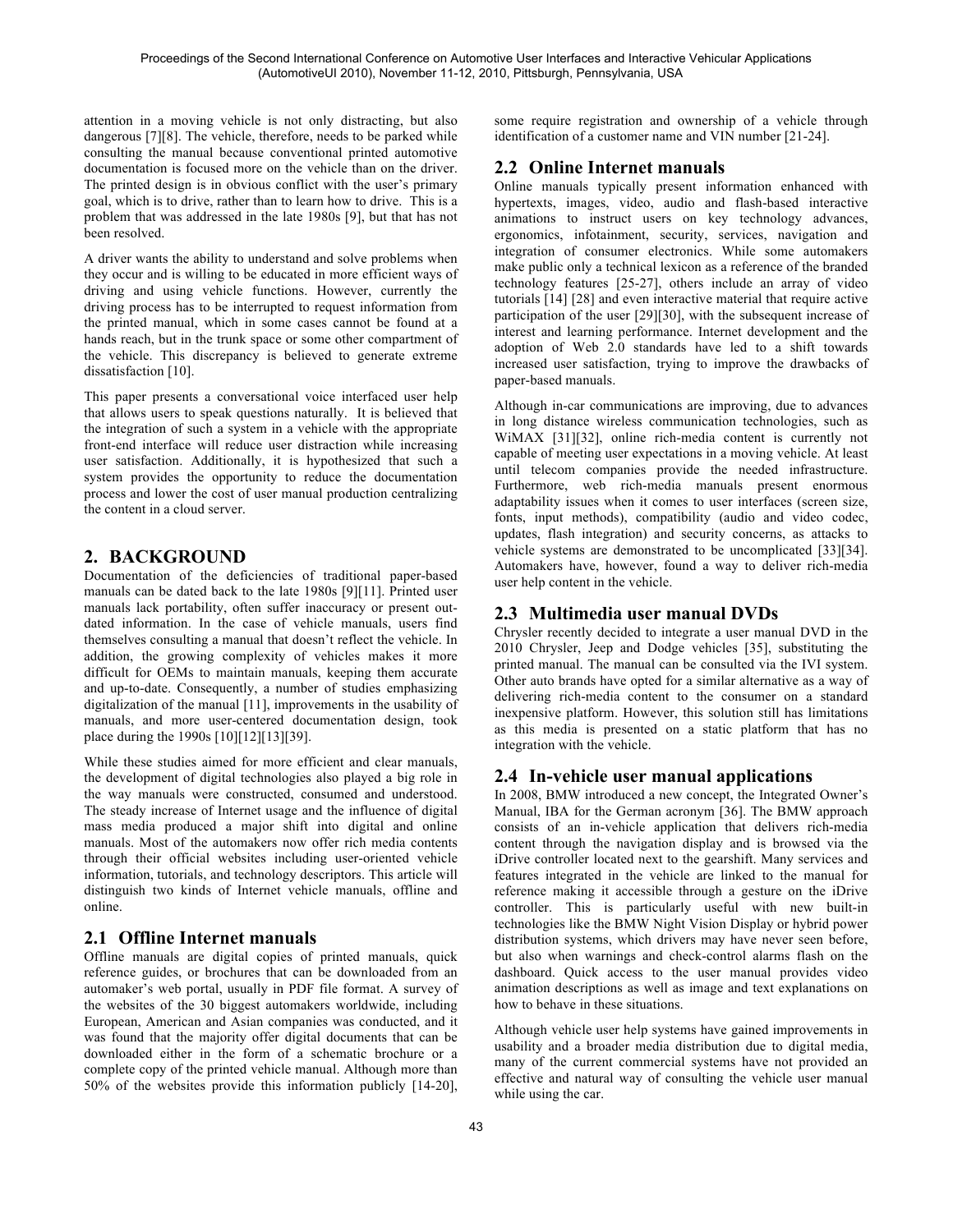Research on auditory display for driving has been mainly focused on collision warning signals [1] and only recent studies on invehicle information presentation have examined other actions such as using cell phones [2], navigation systems [37] or browsing infotainment content. The large effect that speech commands, and voice interfaces in general, have on the usability of the vehicle has been reported in a study [38] that points out how many real-life users might not consult the manual.

# **3. MOTIVATION**

Our work with the voice interfaced user manual aims to provide a driver-centered interaction method for vehicle documentation by introducing an interactive driver assistant that can process natural speaking. This method could possibly decrease the cognitive load of generating questions by making the system smart enough to understand any natural variation of the question. It is believed that drivers will be more willing to consult the use of features of their vehicle when they are provided with a convenient, nondistractive interface that does not require extra cognitive effort. For the automotive industry it is crucial to overcome the "underuse" of their products that happens when there is a mismatch between the features provided by the car and the features utilized by the driver.

An increasing number of drivers with varying backgrounds and skills are exposed to extensive sets of in-vehicle technologies. Some of these technologies and systems are crucial for driver security, communication and driving efficiency. While a large number of features can be operated without the need of any actions by the driver, other systems need to be manually triggered, therefore should be understood before operating the vehicle.

Manuals are the primary and in most cases only source of instruction and documentation that is available to the driver in daily situations. Therefore it is important for vehicle manuals to be clear, efficient, and usable. Paper-manuals are not designed for use while driving, however situations that require the support of the user manual occur during this time. In addition, it is hypothesized that natural interactions will reduce driver distraction and will increase user satisfaction. In the following section, a voice user interface that allows for natural interaction with an in-vehicle user manual is presented.

# **4. VOICE INTERFACING THE VEHICLE MANUAL**

The concept and design of a voice-activated vehicle manual is presented here. Instead of flipping through a paper manual to learn about the vehicle, a user can simply ask the system verbally a direct question. The voice interfaced vehicle manual takes user input in natural form, i.e. no need to convert queries to something more suitable, and returns to the user a set of results. The manual's database architecture was developed using the Answer's First methodology. The VoiceXML Server was used to house the application and the front-end Voice User Interface (VUI) was developed using VoiceXML.

### **4.1 Overview of Answers First and iTECH**

Answer's First (A1) is a conversational question answering methodology that removes the need for language preprocessing [40]. A1, unlike other methodologies, allows users to speak questions naturally without the need to translate or modify questions before query execution. A1 was first developed for use

in iTECH, a conversational interactive agent developed to provide technical assistance. The term iTECH stands for Interactive Technology Assistant. The job of the assistant is to converse with the user of the system, in this case the system being the car. iTECH prompts the user to ask a question and returns an answer.

Results from studies in iTECH suggests that A1 performed well given longer natural queries and returned the correct answer despite a large number of unique queries [40]. Unique queries are defined as questions that participants asked iTECH that were not in the original list of questions stored in the database. The study revealed the flexibility of the A1 methodology as among the 298 spoken queries submitted to iTECH, up to 115 were unique from each other and from the questions in the Questions Table [41]. Despite the large number of unique queries iTECH yielded a success rate of 89.60% [41]. This pointed out Answer's First methodology as the optimal for our system, since one of the main goals of this conversational vehicle manual is to reduce the cognitive load of producing structured queries offering the user to verbally consult the manual in the most natural way of speaking.

In other language processing methodologies, certain terms, such as stop words (the, who, that, etc.) are often removed before query execution. In these methodologies a user's original question is changed into a question that is suitable for execution or that the engine can understand. The question, "How do I open the car door" may be reduced into "open car door" before the query is executed. In A1 however, all terms are taken as relevant information that further define the user's needs, often lost in the process. In addition, the A1 methodology suggests that the order of the words in a question does not influence the interpretation [40]. Instead, queries or user questions are broken into bigrams, and these bigrams are used to reconstruct a user's utterance from a storage location.

# **4.2 Design: What drivers want to know**

To begin the design process key features of the BMW 7 series were identified. These features were chosen from the perspective of the driver, based on what the research team considered to be relevant functions of the vehicle to be used while driving (see **Table 1**).

Features were mapped to a page or pages in the online 2010 BMW 7 Series owner's manual. The pages of the vehicle manual were manually scanned, in teams of two to three researchers, and the page numbers on which a feature was discussed was recorded. If a feature was discussed on more than one page, each page number on which it appeared was recorded. If more than one feature appeared on a page, the page was recorded under each feature. The teams later came to a consensus, in a group meeting, on the page numbers recorded. This process created a many-tomany relationship between features and pages.

Through an informal brainstorming session, each group identified and recorded all the questions related to each feature. This group of questions included all questions that participants in the brainstorming session thought that a user might perform about a particular feature. The questions were later input into the Questions table.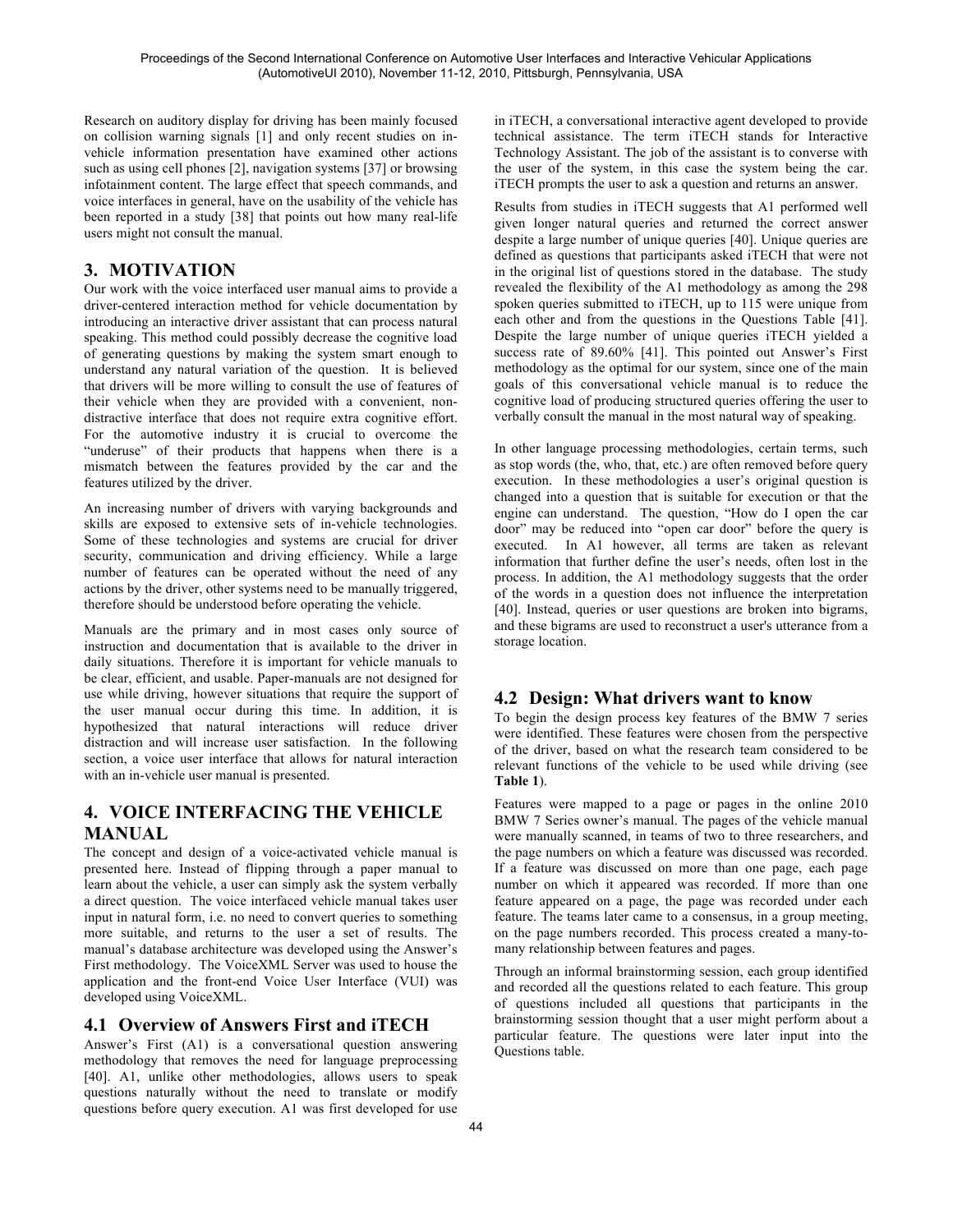Proceedings of the Second International Conference on Automotive User Interfaces and Interactive Vehicular Applications (AutomotiveUI 2010), November 11-12, 2010, Pittsburgh, Pennsylvania, USA

| <b>Driving Programs</b>                                  |                                            |
|----------------------------------------------------------|--------------------------------------------|
| ACC, Active Cruise<br>Control with Stop & Go<br>Function | Comfort Program                            |
| DSC, Dynamic Stability<br>Control                        | <b>Dynamic Driving Control</b>             |
| HDC, Hill Descent Control                                | <b>Speed Limit Setting</b>                 |
| Sport Program                                            | xDrive                                     |
| <b>Infotainment</b>                                      |                                            |
| Head-up Display                                          | Music Search                               |
| Navigation                                               | Radio Search                               |
| Voice Commands                                           |                                            |
| <b>Information</b>                                       |                                            |
| Adaptive Light Control                                   | <b>Emergency Call</b>                      |
| <b>Emergency Request</b>                                 | Fuel Consumption - Efficient<br>Dynamics   |
| Night Vision                                             | Service Road Assistance                    |
| <b>Tire Pressure Monitor</b>                             | Warning Message - Check<br>Control Display |
| <b>Others</b>                                            |                                            |
| Air Conditioning                                         | Gentleman Function (Seat<br>Position)      |
| Heating                                                  | Wiper System                               |

### **Table 1. Selected BMW 7 Series features for driver usage**

### **4.3 Database Design using Answer's First**

After generating a list of questions and page numbers for each feature, the Answer's First methodology was applied. Each question for each feature was decomposed into bigrams or "terms". For example, the question "How do I open the car For example, the question "How do I open the car door?" was decomposed into 6 bigrams: "How do", "do I", "I open", "open the", "the car", "car door". These bigrams were stored in the Terms table. Questions in natural form were stored in the Questions table, and the page numbers on which the answer to a question could be found were stored in the Answer's table. **Figure 1** shows the relationships between the tables in the database.

When a query is executed against the database, it is first broken into bigrams. The bigrams are compared to word pairs in the Terms table to find those terms that match the bigrams represented in the user's question. Each question in the Questions database is then ranked based on the concentration of matched bigrams in the Terms table. The question with the highest concentration of matched bigrams is ranked first; the second question is ranked second, and so on. The result is a list of questions ranked by frequency of matched bigrams.





# **4.4 Voice User Interface Design and Implementation**

VoiceXML was used to design the front-end voice user interface. VoiceXML is a version of XML designed for creating voice activated dialogs. A combination of VoiceXML and XML was used to write the application and speech grammar. Voxeo was used as the developer platform [41]. For the purposes of our prototype the following scenario was used to define a user's interaction with the manual system:

- User Calls the System
- System: Hello, How May I Help You?
- User: How do I search music?
- System: Okay. Is your answer on page 99?
- User: No
- System: Is your answer on page 104?
- User: No
- System: Is your answer on page 234?
- User: Yes.
- System: Okay. Thank you for using the vehicle voice manual. Is there any other way I can assist you?

When the user calls the system, it prompts the users to ask a question (See **Figure 2**). The query is executed against the database and the top three likely results are returned. The question with the highest concentration, or frequency, of matched terms (bi-grams) is returned first. The question with the second highest concentration of matched terms is returned second, in case the first answer was not correct, and the question with the third highest concentration of matched terms is returned last. If none of the answers returned provide the user with a correct answer then the user is again prompted to rephrase the question.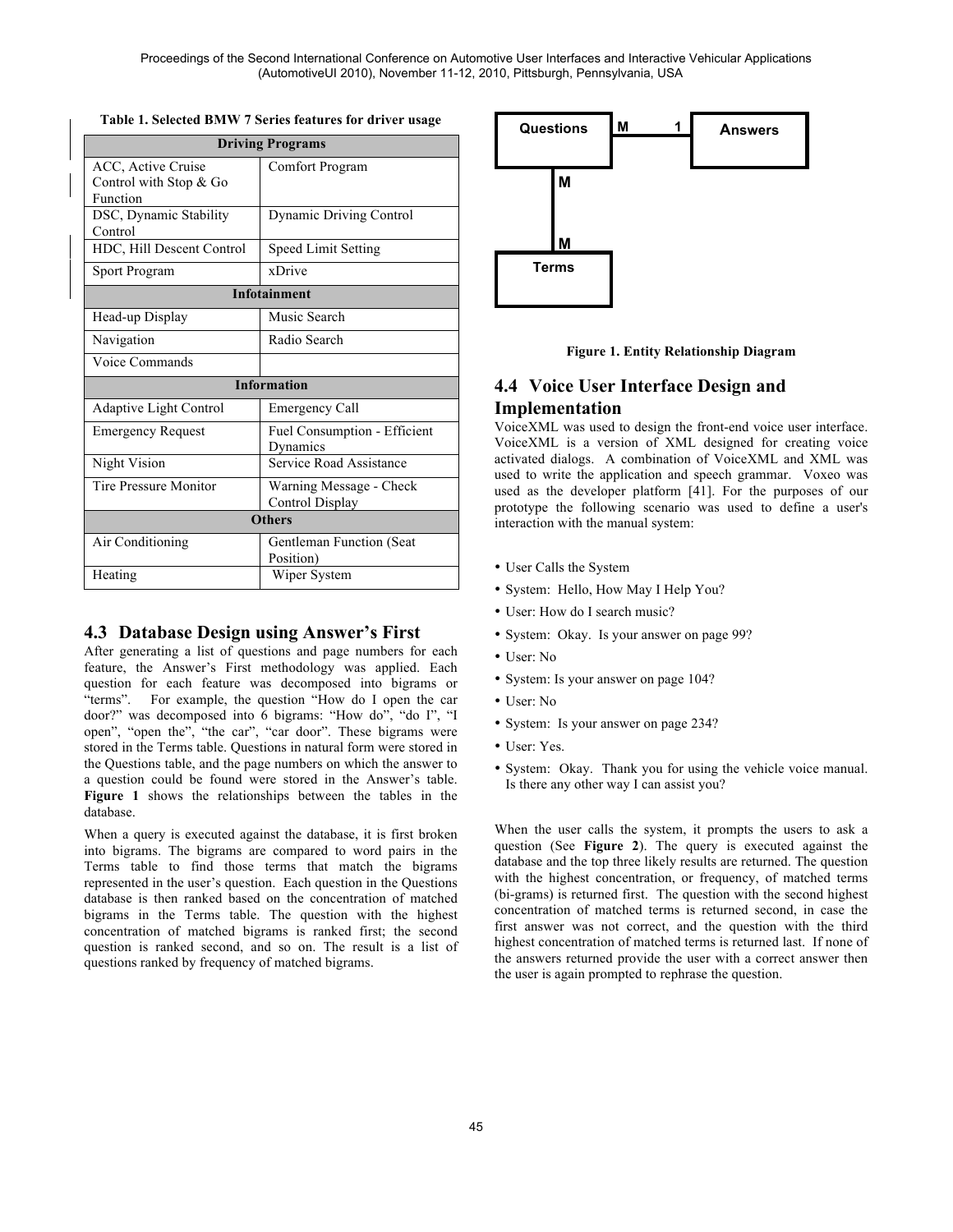

**Figure 2. Voice Interfaced User Help Manual Interaction Flow**

To allow for natural interaction, it was important that the user had the perception that the manual could answer any question it was asked. This influenced the design of the speech grammar. The speech grammar determines what the user can and cannot say. The voice-user interface application will only recognize utterances defined in its grammar. This implies that a voice-user interface designer must anticipate a user's utterances and include all possible utterances in the grammar.

Because of the large corpus of possible utterances, anticipating the user's utterances would prove to be a tedious and inefficient task; therefore, instead of a static grammar the researchers created the grammar dynamically from bigrams stored in the Terms database. This design decision is based on a premise of the Answer's First Methodology that the order of the words within a statement or question does not influence the interpretation [40]. This meaning that a user may ask the same question in several ways but always get the same result.

By generating questions dynamically using bigrams, a grammar that recognizes a large number of utterances with minimal effort, can be provided. The questions "How do I open the car door", "Open the car door", and "Open the car door how do I", all can be mapped to the same set of bigrams (See **Figure 3**).

Using the terms table an algorithm was developed to create a grammar that includes all possible questions formed from all combinations of bigrams in the database. Because the grammar was dynamically generated using the Terms table a larger variety of anticipated questions was available. Therefore, the system is more likely to recognize a question that was not originally in the Question's Table.



**Figure 3. Questions generated from a set of bigrams**

### **5. Conclusions and Future Work**

In this paper we introduce a working prototype of a conversational voice interfaced vehicle manual using the Answer's First methodology. The system allows users to interact naturally and returns the most relevant answer. Similarly to previous results, we anticipate that the use of the Answer's First methodology will yield high accuracy when naturally spoken longer queries are executed and the flexibility of the system will increase user satisfaction through the voice user interface in the vehicle.

Our future goal is to begin user studies to test the accuracy of the system. In addition development will be done to integrate the voice-interfaced manual into the dash of a car providing not only the page reference in the printed manual, but actual spoken answers. Therefore, improvements will also be made on the front-end. In addition, further research will be conducted towards a context-sensitive interactive manual, see **Figure 4**.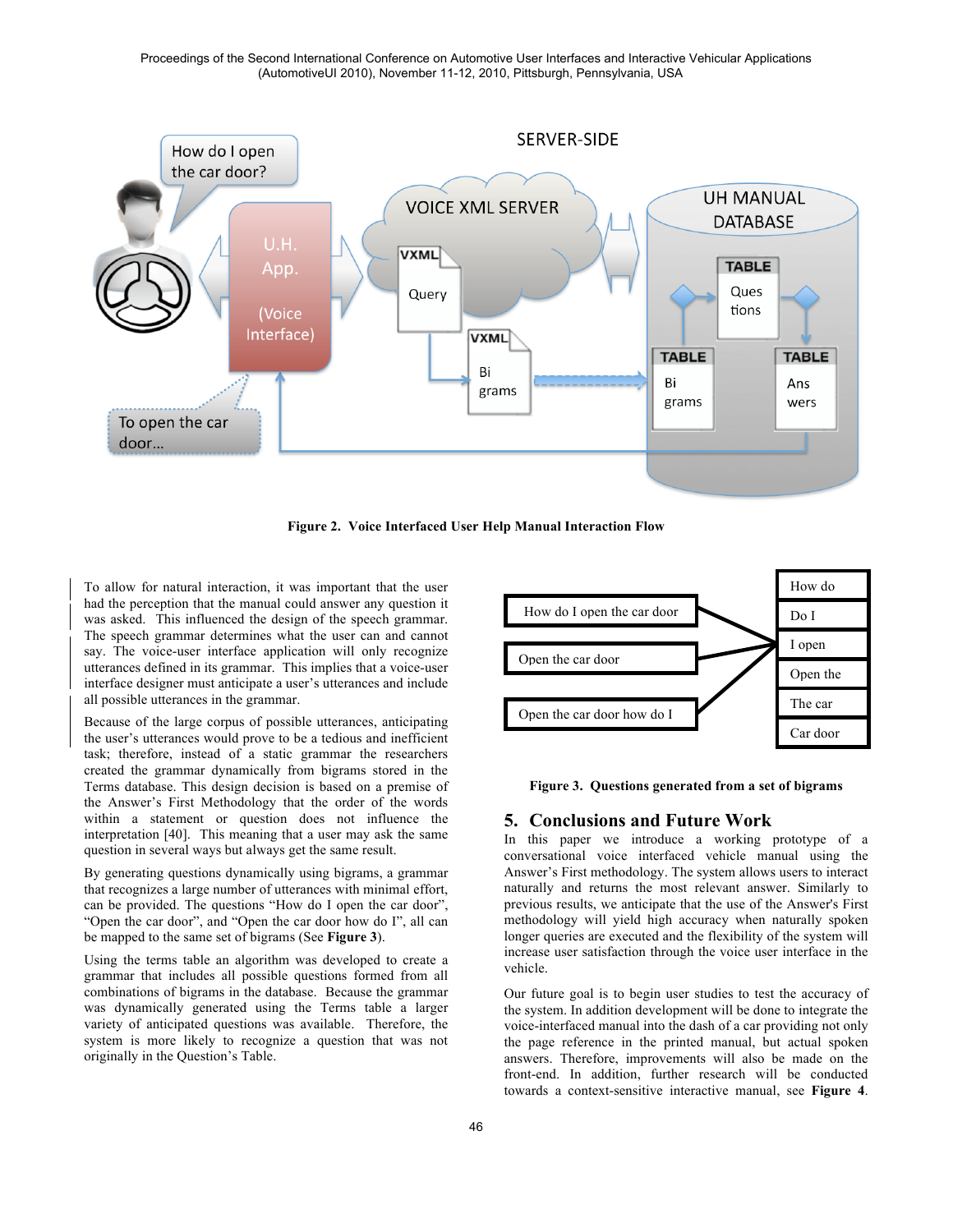

**Figure 4. Context-sensitive interactive manual user interactions.**

Two main research areas of interest will be followed, the personalization of the user's interaction with the manual, and the context-awareness of the vehicle. Within the first field of interest the goal is to provide the system with the ability to learn from continuous interaction with the driver and from the driver's usage of the vehicle. Data collection of driver's performance would allow for education of the driver on efficiency, security or improved usage of the vehicle features. A complimentary system improvement should focus on the context-awareness of the automobile given by data collection of the vehicle's surroundings and geographical location. Management of out-ofthe-vehicle data would provide the driver with relevant information like traffic and weather conditions, points of interest, or regulations on unfamiliar environments. The ultimate scope of this interactive driver assistant is to make the user more aware of the vehicle and the vehicle more aware of the surroundings.

From an architectural standpoint, the voice user interface is a first step into a centralized digital vehicle manual production system as it presents the opportunity to have the vehicle manual integrated in the car while accessing a back-end server that enables flexibility in the deployment. The further development of this centralized system will benefit OEMs and will allow them to lower the documentation process and costs of user manual deployment from the cloud server to different media. Furthermore, this infrastructure would easily permit the personalization of vehicle manuals via VIN or customer login identification. Users would be provided with content that specifically fit the features installed in their vehicles. Any modification from the OEM, or the user side, would automatically take place in the central system and deployed over-the-air to the final customer who could consult in every moment the correct version of the manual matching his vehicle. In addition, this solution would inevitably support the Go Green efforts to protect and improve the sustainability of our environment lessening paper consumption.

### **6. ACKNOWLEDGMENTS**

This material is based in part upon work supported by the National Science Foundation under Grant Number CNS-0955763. Any opinions, findings, and conclusions or recommendations expressed in this material are those of the author(s) and do not necessarily reflect the views of the National Science Foundation.

### **7. REFERENCES**

- [1] Jeon, M., Davison, B., M. Nees, J. Wilson & B. Walker, 2009, "Enhanced auditory menu cues improve dual task performance and are preferred with in-vehicle technologies", In *Proceedings of the First International Conference on Automotive User Interfaces and Interactive Vehicular Applications*, pp. 91-98, Essen, Germany
- [2] Lee, J.D., Regan M.A., Young K.L. 2008, "Defining driver distraction", In *Driver Distraction: Theory, Effects and Mitigation*, pp.31-40, Eds. CRC Press, Boca Raton, FL
- [3] Mahr A., Pentcheva, M., Müller, C. 2009, "Towards System-Mediated Car Passenger Communication", In *Proceedings of the First International Conference on Automotive User Interfaces and Interactive Vehicular Applications*, pp. 79-80, Essen, Germany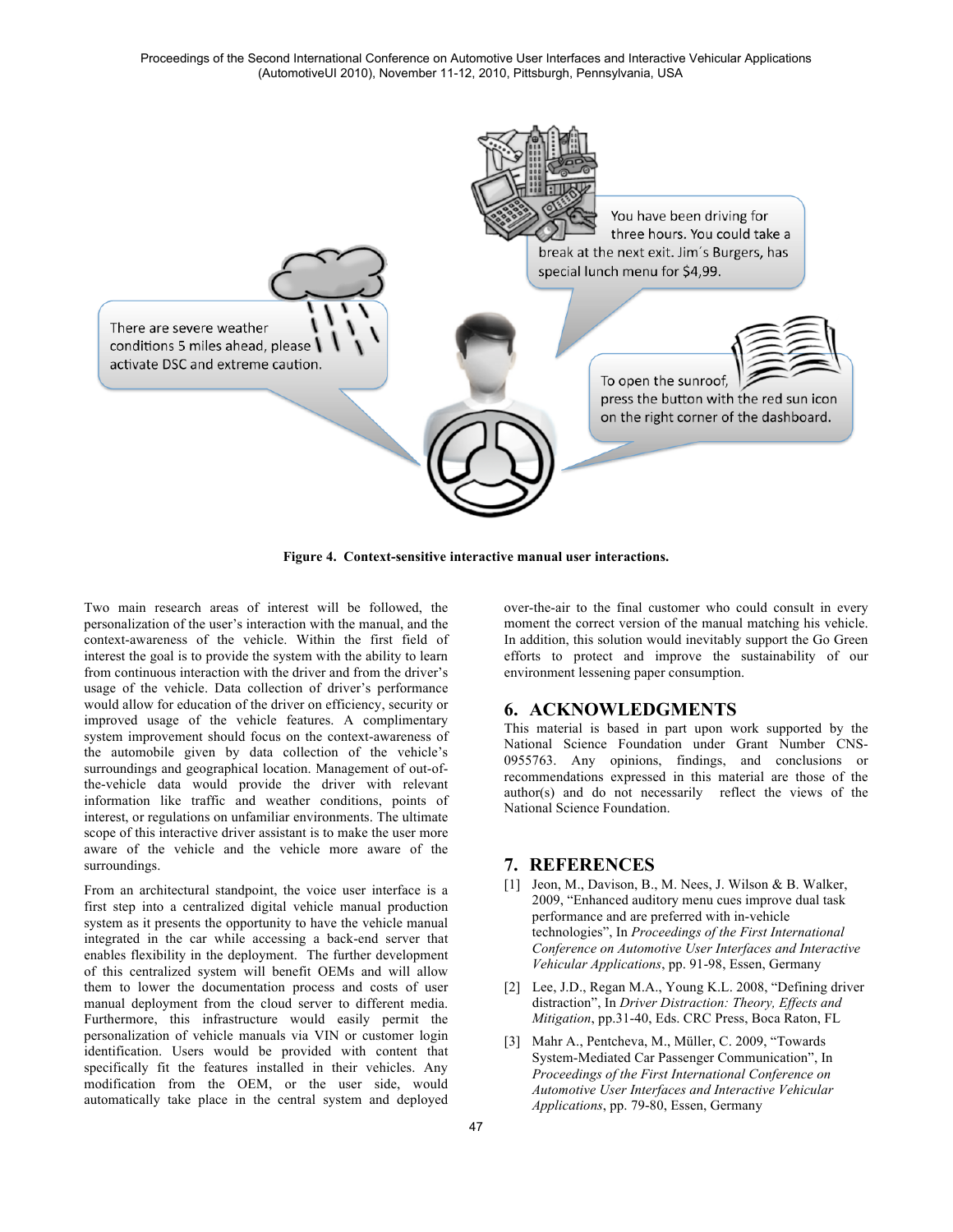- [4] Reimer, B. 2009, "Impact of cognitive task complexity on driver's visual tunneling", In Transportation research records, NATL ACAD SCIENCES, Issue 2138, pp.13-19, Washington DC
- [5] Kern, D., Schmidt, A. 2009, "Design space for driver-based automotive user interfaces", In *Proceedings of the First International Conference on Automotive User Interfaces and Interactive Vehicular Applications*, pp. 3-10, Essen, Germany
- [6] Mc Gregor, L., Chaparro, A. 2005, "Visual difficulties reported by low-vision non impaired older adult drivers", In *Human Factors*, 47:3, pp. 469-478, Fall 2005
- [7] Redenbo, S.J., Lee, Y.C. 2009, "Effects of cognitive and perceptual loads on driver behavior", In *Transportation Research Record*, NATL ACAD SCIENCES, Issue 2138, pp.20-27, Washington DC
- [8] Young, K.L., Lenee, M.G. 2010, "Driver engagement in distracting activities and the strategies used to minimize risk", In *Safety Science*, 48:3, pp. 326-332, Amsterdam, March 2010
- [9] Carrol, J.M., Rosson, M.B. 1988, "Paradox of the active user", in *Interfacing Thought. Cognitive Aspects of Human & Computer Interaction*, pp 80-111, The MIT Press, Cambridge, MA
- [10] Allwood, C.M., Kalén, T. 1997, "Evaluating and improving the usability of a user manual", In *Behavior and Information Technology*, 16:1, pp. 43-57
- [11] Ventura, C.A. 1988, "Why switch from paper to electronic manuals?", In *Proceedings of the ACM Conference on Document Processing Systems*, ACM, pp.111-116, Santa Fe, NM, December 1988
- [12] Wright, P. 1991, "Designing and evaluating documentation for IT users". In *Human Factors for Informatics Usability,*  Cambridge University Press, pp. 343-358, Cambridge
- [13] Redish, J.C. 1993, "Understanding readers", In *Technique for Technical Communications*, Macmillan, pp.14-41, New York
- [14] BMW, Owner's Manuals, Retrieved June 20, 2010, from BMW USA official website: http://www.bmwusa.com/Standard/Content/Owner/dgh.asp x
- [15] Ford, Owner, Retrieved June 20, 2010 from Ford official website: http://www.flmowner.com/servlet/ContentServer?pagenam
- [16] Jaguar, Jaguar Owner Support, Retrieved June 20, 2010, from Jaguar Official website: http://www.jaguar.com/gl/en/#/owner\_support/handbooks/o wners\_handbooks

e=Owner/Page/OwnerGuidePage&fmccmp=ownerservices

- [17] NISSAN, Manuals & Guides, Retrieved June 20, 2010, from Nissan USA official website: http://www.nissanusa.com/apps/techpubs/?tool=home.tech pubs.link
- [18] Land Rover, Owner Information, Retrieved June 20, 2010, from Land Rover official website: http://www.ownerinfo.landrover.com/extfree2viewlrprod/in dex.jsp
- [19] Toyota, Toyota iGuide, Vehicle Quick Reference Guides, Retrieved June 20, 2010, from Toyota official website: http://qrg.toyotapartsandservice.com/index.php?vehicle=A valon&year=2009
- [20] Lexus, Online Owner's Manual, Retrieved June 20, 2010 from Lexus official website: https://secure.drivers.lexus.com/lexusdrivers/info/mylexus/resources/owners-manual-search.do
- [21] General Motors, GM Owners Center, Retrieved June 20, 2010, from GM official website: http://gmownercenter.yahoo.com/portal/registration.php
- [22] KIA, MyKia Login, Retrieved June 20, 2010, from Kia official website: https://www.kia.com/#/ownerLogin?lang=en
- [23] Peugeot, MyPeugeot, Retrieved June 20, 2010, from Peugeot Spain official website: https://espaciopersonal.peugeot.com/my-peugeot/identificarse/
- [24] Volvo, Your Volvo, Retrieved June 20, 2010, from Volvo USA official website: http://www.volvocars.com/us/top/community/pages/yourvo lvo.aspx
- [25] Audi, Audi Glossary, Retrieved June 20, 2010, from Audi USA official website: http://www.audiusa.com/us/brand/en/tools/advice/glossary. html
- [26] Porsche, Porche Technology Glossary, Retrieved June 20, from Porsche official USA website: http://www.porsche.com/microsite/technology/Default.aspx ?pool=usa
- [27] Volkswagen, Technik-Lexikon, Retrieved June 20, 2010, from VW Germany official website: http://www.volkswagen.de/vwcms/master\_public/virtualma ster/de3/metacontent/Technik\_Lexikon.metanav.html
- [28] Acura, MyAcura, Retrieved June 20, 2010, from Acura official website: http://owners.acura.com/
- [29] Mercedes-Benz, Die Mercedes-Benz Betriebsanleitungen. Entdeken sie Ihren Mercedes Interaktiv, Retrieved June 20, 2010, from Mercedes-Benz official website: http://www.mercedesbenz.de/content/germany/mpc/mpc\_germany\_website/de/h ome\_mpc/passengercars/home/servicesandaccessories/servi ces\_online/interactive\_manual.html.
- [30] MINI, Techniklexikon. Mini-Rundum klar definitert, Retrieved June 20, 2010, from MINI Germany official website: http://www.mini.de/de/de/technical\_terms/index.jsp
- [31] Ribeiro, C. 2005, "Bringing the wireless access to the automobile: a comparison of Wi-Fi, WiMAX, MBWA, and 3G", In *Proceedings of the 21st Annual Computer Science Seminar,* Renssealer Hartford
- [32] Busch, A., Conner, B., Taiber, J., Rangarajan, A., Guo, X., Avivi, R., Rottinghaus, A., Harihanan, R., 2010, "WiMAX for the Autobahn", in *Proceedings of the 9th Annual Telematics Detroit Conference*, (June 8-9), Detroit, MI
- [33] Brooks RR., Sander S., Deng J., Taiber J., 2009, "Automotive system security: challenges and state-of-the-